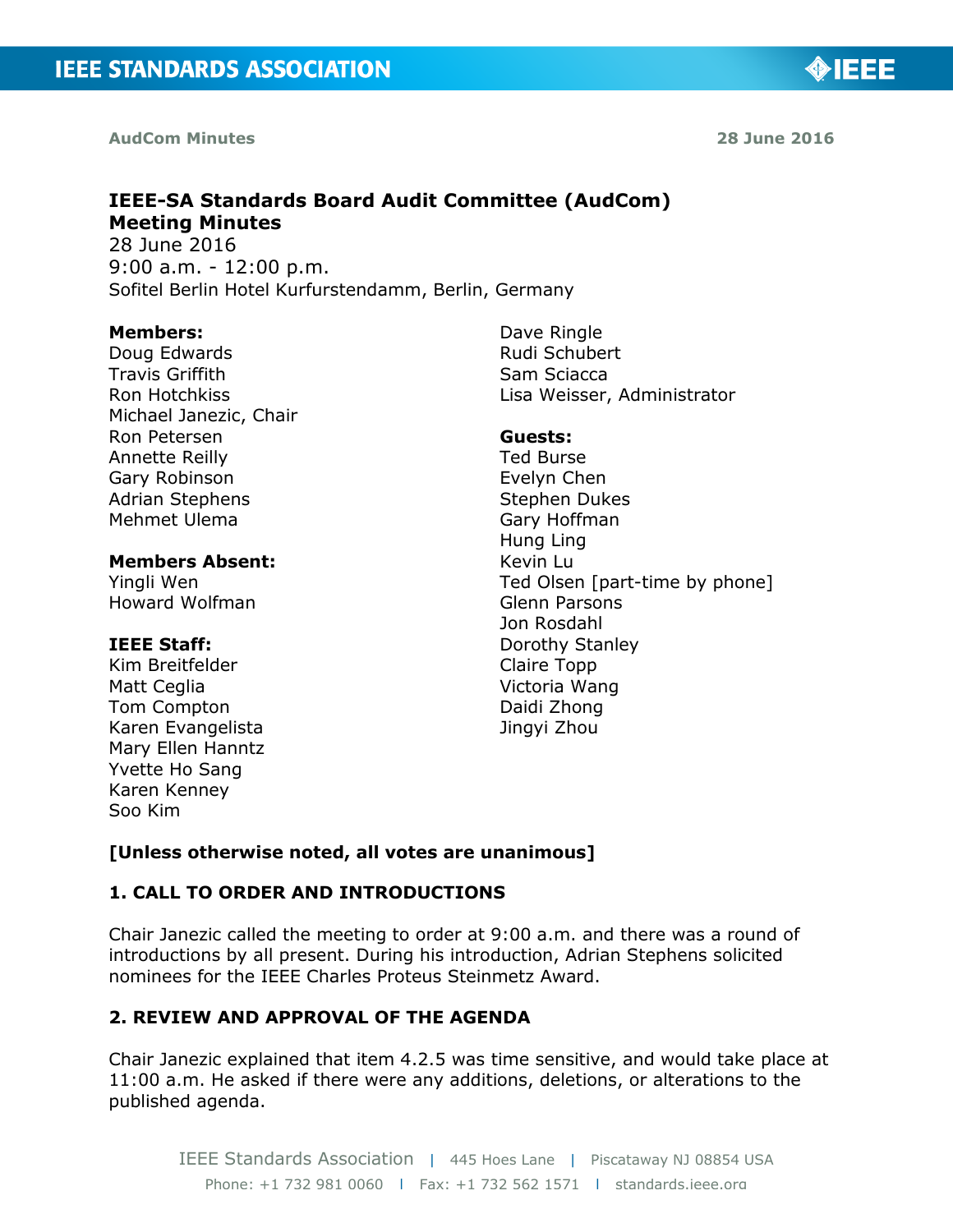**Motion: Approve the 28 June 2016 AudCom meeting agenda. Upon vote, the motion passed.**

#### **3. APPROVAL OF MINUTES FROM THE 1 MARCH 2016 AUDCOM MEETING**

**Motion: Approve the minutes of the 1 March 2016 AudCom meeting. Upon vote, the motion passed.**

#### **4. P&P REVIEW**

### **4.1 Status of Continuing Sponsor P&P Review**

4.1.1 EMC/SDCom - Gary Robinson, Ronald Hotchkiss

#### **Motion: To recommend acceptance of the EMC/SDCom P&P. Upon vote, the motion passed.**

4.1.2 IM/MBM - Ronald Petersen, Yingli Wen

#### **Motion: To recommend acceptance of the IM/MBM P&P. Upon vote, the motion passed.**

4.1.3 IM/MPS - Annette Reilly, Douglas Edwards

#### **Motion: To recommend acceptance of the IM/MPS P&P. Upon vote, the motion passed.**

4.1.4 RS/SC - Howard Wolfman, Mehmet Ulema

There are still open comments from the checklist that have not been addressed and the P&P will continue under review and move to the September agenda.

#### **4.2 Status of New Sponsor P&P Review**

4.2.1 C/DA - Adrian Stephens, Travis Griffith

#### **Motion: To recommend acceptance of the C/DA P&P. Upon vote, the motion passed.**

4.2.2 C/MSC - Ronald Petersen, Ronald Hotchkiss

#### **Motion: To recommend acceptance of the C/MSC P&P. Upon vote, the motion passed.**

4.2.3 IAS/ESafeC - Travis Griffith, Douglas Edwards

There are still open comments from the checklist that have not been addressed and the P&P will continue under review and move to the September agenda.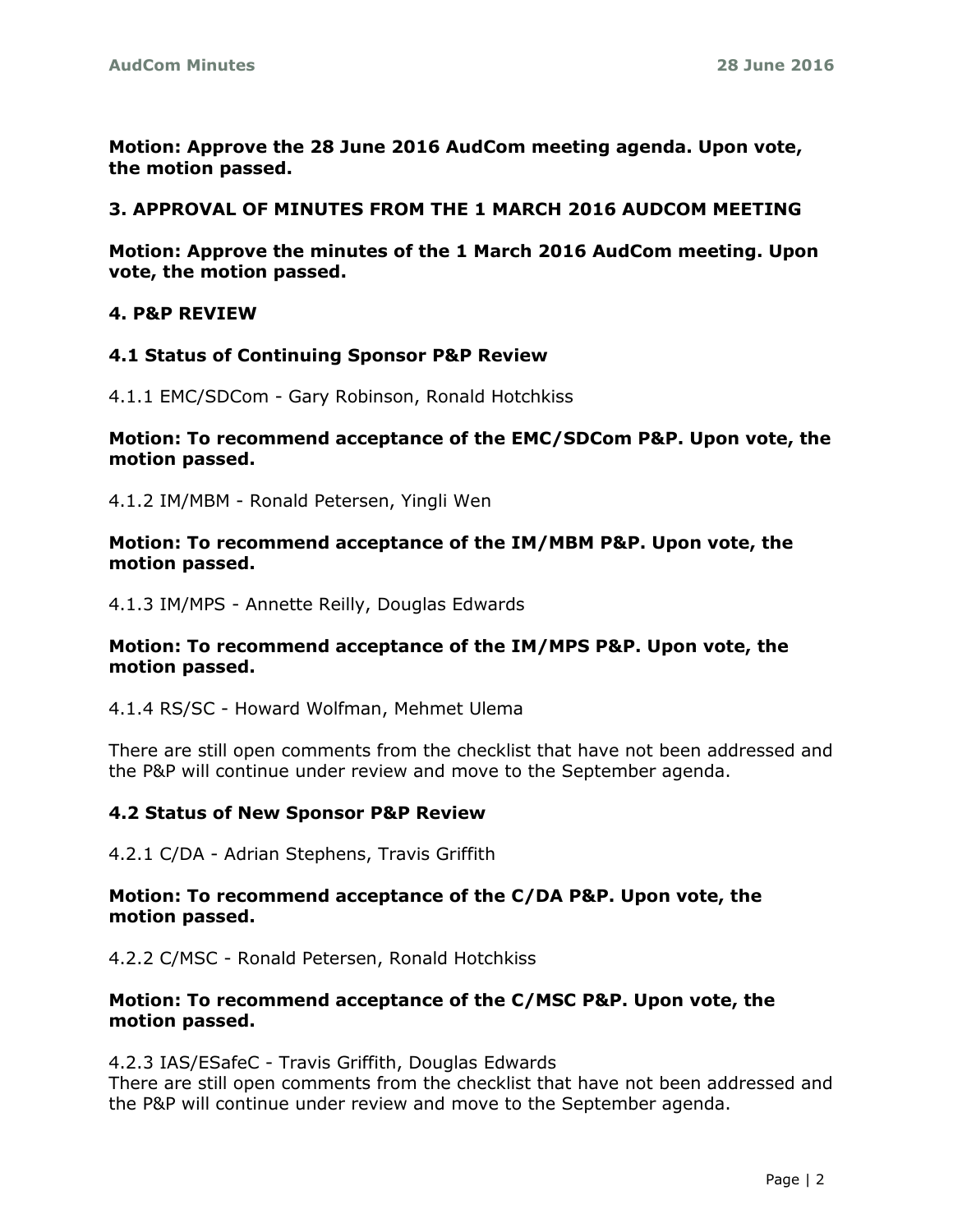### 4.2.4 IES/IES - Ronald Petersen, Mehmet Ulema

There are still open comments from the checklist that have not been addressed and the P&P will continue under review and move to the September agenda.

4.2.5 PE/TEM - Annette Reilly, Adrian Stephens [Time sensitive at 11:00 a.m.]

Ted Olsen joined the meeting by phone for the discussion about the PES Template P&P document. He developed a template P&P document for PES Sponsors based on the AudCom 2015 Sponsor Baseline. PES Sponsors will be able to use either the AudCom Baseline or the PES template after it is accepted. There are still open comments that need to be addressed about specific clauses, but it was agreed that some of the issues noted on the checklist are due to the different structure within PES, so it is unclear if what is written is actually within the range of what is in the AudCom Baseline. Ted will revise the PES template, and the document will continue under review and move to the September agenda.

# **4.3 Status of Continuing Working Group P&P Review**

There were no continuing Working Group P&P reviews.

#### **4.4 Status of New Working Group P&P Review**

4.4.1 APS/SC/149\_WG - Gary Robinson, Yingli Wen

#### **Motion: To deem without issue the APS/SC/149\_WG - (common - all APS/SC WGs) P&P. Upon vote, the motion passed.**

4.4.2 IES/IES/IA Software Agents - Howard Wolfman, Douglas Edwards

### **Motion: To deem without issue the IES/IES/IA Software Agents P&P. Upon vote, the motion passed.**

4.4.3 IM/HFM/287 WG - Gary Robinson, Travis Griffith

### **Motion: To deem without issue the IM/HFM/287\_WG P&P. Upon vote, the motion passed.**

#### **5. OLD BUSINESS**

#### **5.1 Action Item Review**

Lisa Weisser reviewed the action items from prior meetings: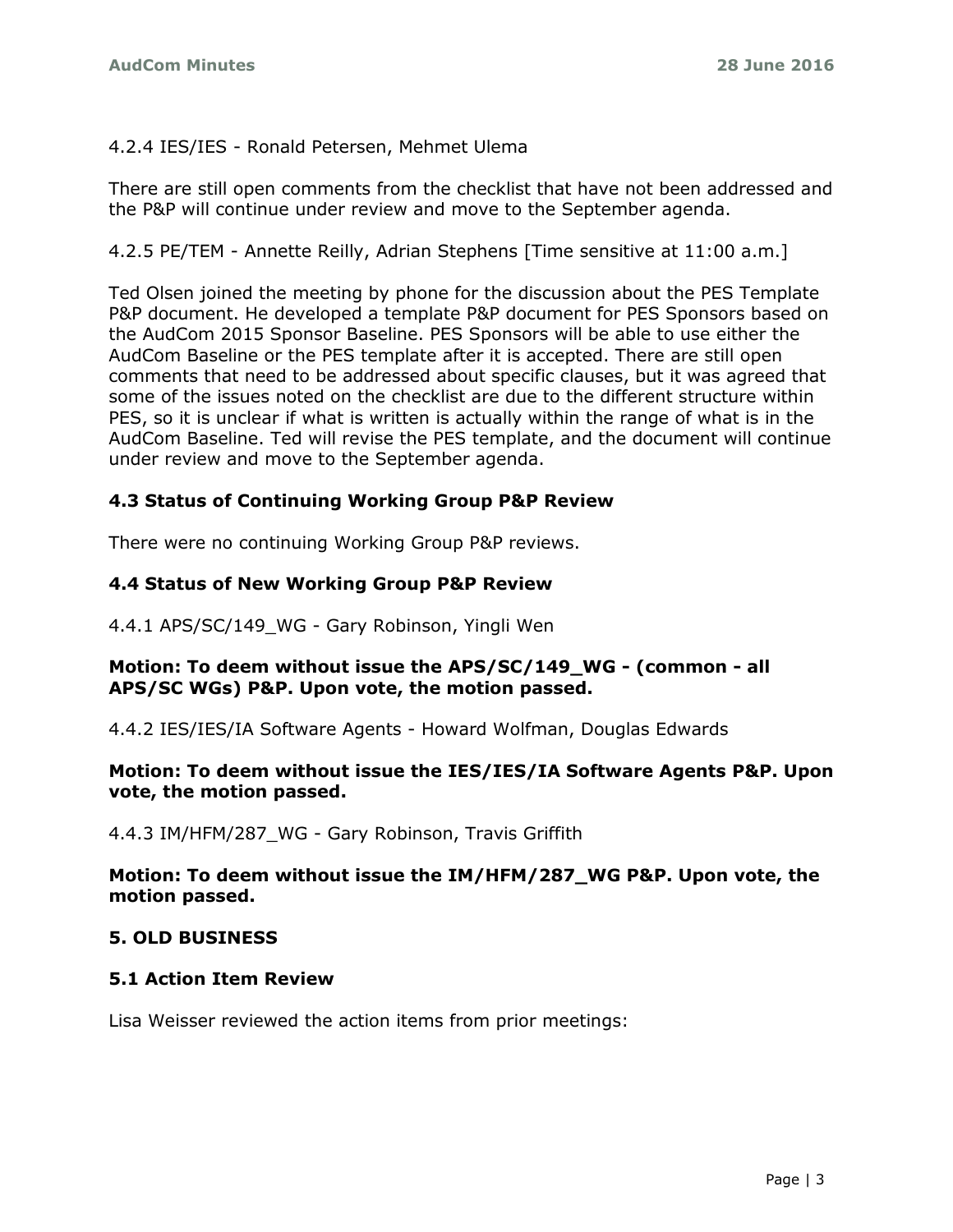| <b>Action Item</b>               | <b>Status</b> | Update                                 |
|----------------------------------|---------------|----------------------------------------|
| Publish the 2016 checklists      | In            | Met with Greg to plan for checklists   |
| (drafts from Ted)                | progress      | to be posted in myProject in place of  |
|                                  |               | the 2013 checklists. The blank         |
|                                  |               | checklists are available in Central    |
|                                  |               | Desktop, too.                          |
|                                  |               | NB: The checklists will not be in      |
|                                  |               | myProject at this time. In addition    |
|                                  |               | to the AudCom space in Central         |
|                                  |               | Destktop, the checklists are now       |
|                                  |               | located on the AudCom web pages        |
|                                  |               | on the same page with the Baselines    |
|                                  |               | in the Related Links section.          |
| IAS Sponsor Request -            | In            | Two calls took place to try to clarify |
| proposed change to Clause 5.0    | progress      | what the Sponsor can do to manage      |
| in their working group P&P.      |               | their process in light of the issues   |
| Staff to reply to IAS that if    |               | they face.                             |
| such a change was submitted      |               |                                        |
| to AudCom, AudCom would          |               |                                        |
| reject it                        |               |                                        |
| Staff will send additional       | Complete      | Staff completed a change form to       |
| comments directly to ProCom      |               | address the topic of PAR study         |
| for topics not addressed within  |               | groups in Clause 5.2 of the SASB       |
| the Ad Hocs for the 2015         |               | Ops Man. This is based on the          |
| Baseline updates.                |               | approval of the AudCom Baselines       |
|                                  |               | with the change in the Study Groups    |
|                                  |               | Clause; another change form was        |
|                                  |               | completed to address the definitions   |
|                                  |               | of participant and member, etc.        |
| Lisa Weisser to add reminder     | In            | Updating training module for           |
| information about using the      | progress      | upcoming training.                     |
| P&Ps to current Sponsor and      |               |                                        |
| WG Chair training module         |               |                                        |
| about AudCom and also to         |               |                                        |
| emails to the Sponsors when      |               |                                        |
| P&Ps are accepted.               |               |                                        |
| Sam Sciacca will put together    | In            | Discussion item 5.3 in Old Business.   |
| a report on the effectiveness of | progress      |                                        |
| what is currently being done     |               |                                        |
| by the most active standards     |               |                                        |
| developers, including what is    |               |                                        |
| being done to provide all        |               |                                        |
| <b>Working Group members</b>     |               |                                        |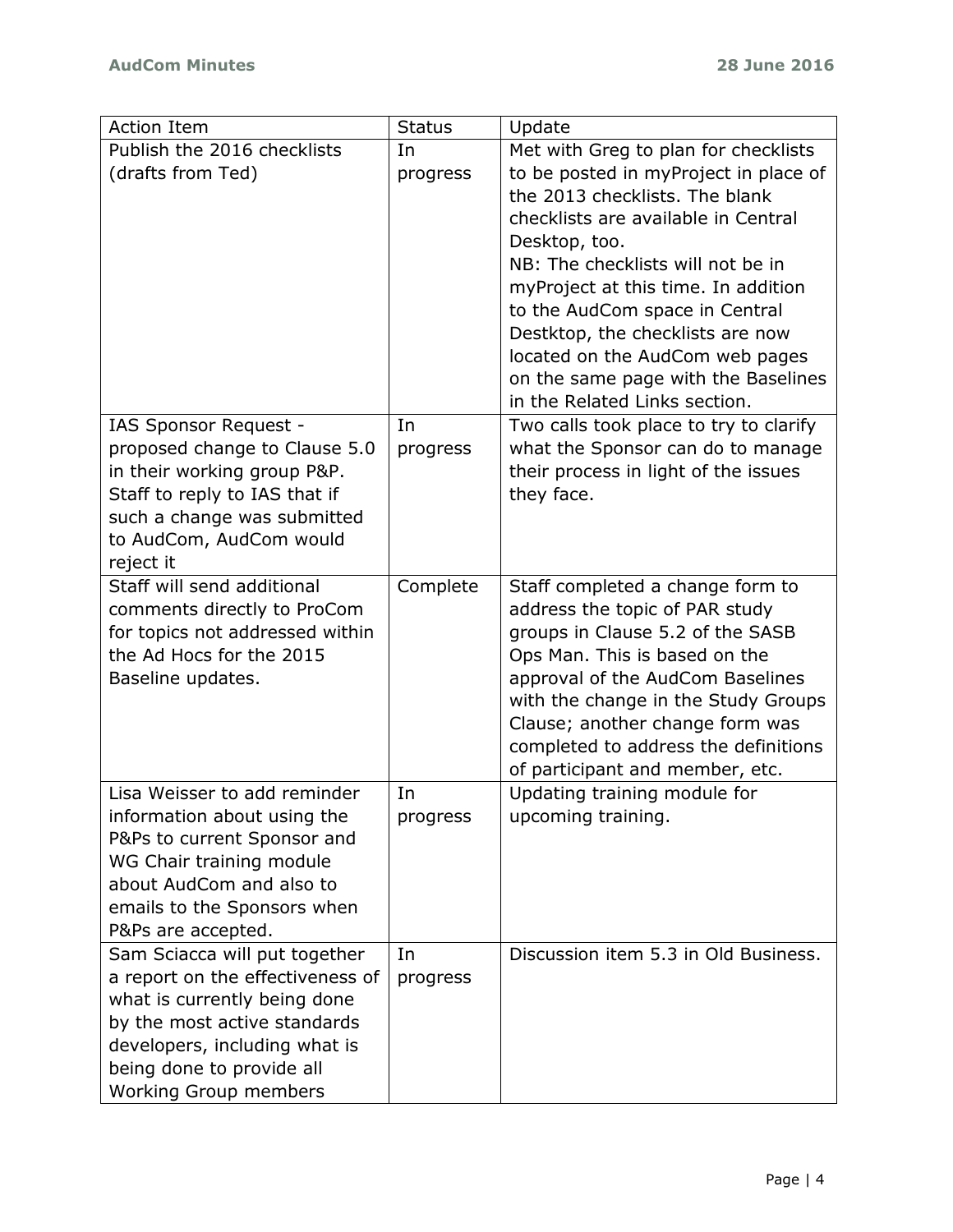| access to Working Group P&Ps.                                                                                                                                                                                                                                                   |                |                                                                                                              |
|---------------------------------------------------------------------------------------------------------------------------------------------------------------------------------------------------------------------------------------------------------------------------------|----------------|--------------------------------------------------------------------------------------------------------------|
| Lisa Weisser will continue to<br>work with the Program<br>Managers and Sponsors to<br>determine if any of the<br>Sponsors who previously did<br>not have Working Groups now<br>have Working Groups and if<br>so, to get the Working Group<br>P&Ps for AudCom to review.         | In<br>progress | Ongoing, PMs have confirmed that<br>those Sponsors with outstanding WG<br>P&Ps still have no active WGs.     |
| Chair Janezic will work with<br>Lisa Weisser to draft a more<br>specific email to be sent to<br>Sponsor when the Sponsor<br>P&Ps are accepted that makes<br>it more clear that the Working<br>Group P&Ps will be needed for<br>audit when they have an active<br>Working Group. | In<br>progress | Text is drafted.                                                                                             |
| Adrian Stephens will reconvene<br>the Ad Hoc on Referencing<br><b>Unaudited Sponsor Documents</b><br>in P&Ps.                                                                                                                                                                   | In<br>progress | Agenda item 5.2 in Old Business.                                                                             |
| Lisa Weisser to add item<br>3.4.4d in WG Baselines to the<br>list in Central Desktop of<br>potential updates for the next<br>Baselines revision.                                                                                                                                | Complete       | Note is added to the ongoing list in<br>Central Desktop of potential items<br>for the next Baselines update. |

# **5.2 Ad Hoc on Referencing unaudited Sponsor documents (e.g. Sponsor Operating Manuals, etc.) in P&Ps - Adrian Stephens**

Adrian Stephens reviewed the problem statement and the goal for this ad hoc to make recommendations for what to do about the issue of Sponsors referring to documents in the P&Ps that are not reviewed by AudCom. The question was raised as to whether this might be less likely to occur with this new (2015) version of the Baselines. Adrian asked for new volunteers so that the discussions can possibly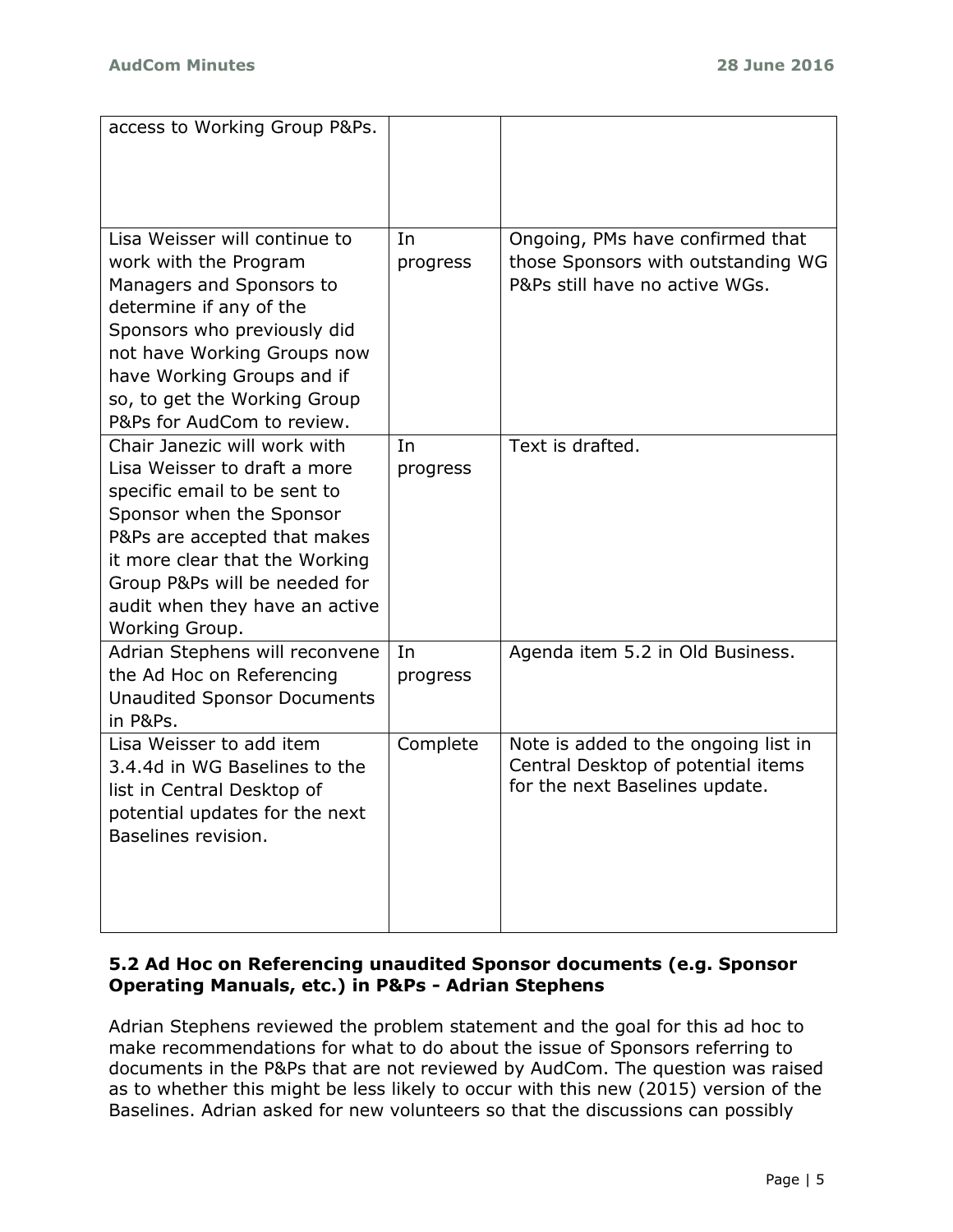take on a new perspective. The ad hoc, chaired by Adrian will reconvene with the following members: Jean-Philippe Faure, James Gilb, Gary Hoffman, Soo Kim, Ron Petersen, Dave Ringle, Gary Robinson, Sam Sciacca, and Lisa Weisser.

### **AI: Lisa Weisser will send a Doodle poll in July to schedule a meeting for the ad hoc.**

### **5.3 Discussion about implementation of new P&Ps at Sponsor and Working Group levels - Mike Janezic**

This discussion was a follow up to the previous AudCom meeting in New Delhi, when Gary Robinson asked whether we know if P&Ps are actually being implemented.

Sam Sciacca and Matt Ceglia provided information about the operational way the Sponsors are currently providing the information to the Working Groups about where the P&Ps are located and the options for use of a common Working Group P&P document. There were many opportunities for training that were discussed, including sharing best practices from Working Groups that are doing things well with regard to making the procedures known. Challenges were identified, such as the lack of homogeneity in the way Working Groups operate, and also the issue of some Working Groups that are only in place for a short time, and then start over again with each new project.

There are steps being taken within IEEE-SA for training that can be used as starting points, e.g., the new online Welcome Kit and the new videos on topics such as Running a Working Group Meeting and Comment Resolution. Several ideas were mentioned, including making sure people can easily find links to the guiding documents such as the *IEEE-SA Standards Board Bylaws*, etc.

No specific action item was noted, but staff will continue to work on training materials and identify opportunities to help volunteer leaders to make sure the P&Ps are being used correctly.

# **6. NEW BUSINESS**

# **6.1 Request for New Sponsor Recognition**

IEEE Industrial Applications Society, Electrical Safety Committee (ESafeC)

The P&Ps of IAS/ESafeC are still under review, so it was agreed that the Sponsor recognition would be deferred until a future AudCom meeting when the P&Ps are recommended for acceptance.

# **6.2 Review of Instructions for PE Template P&Ps - Mike Janezic**

Ted Olsen submitted an Instructions template for PES Sponsors to use in conjunction with the PES P&P template noted in item 4.2.5. This Instructions template was adapted from the 2015 AudCom Baseline Instructions document.